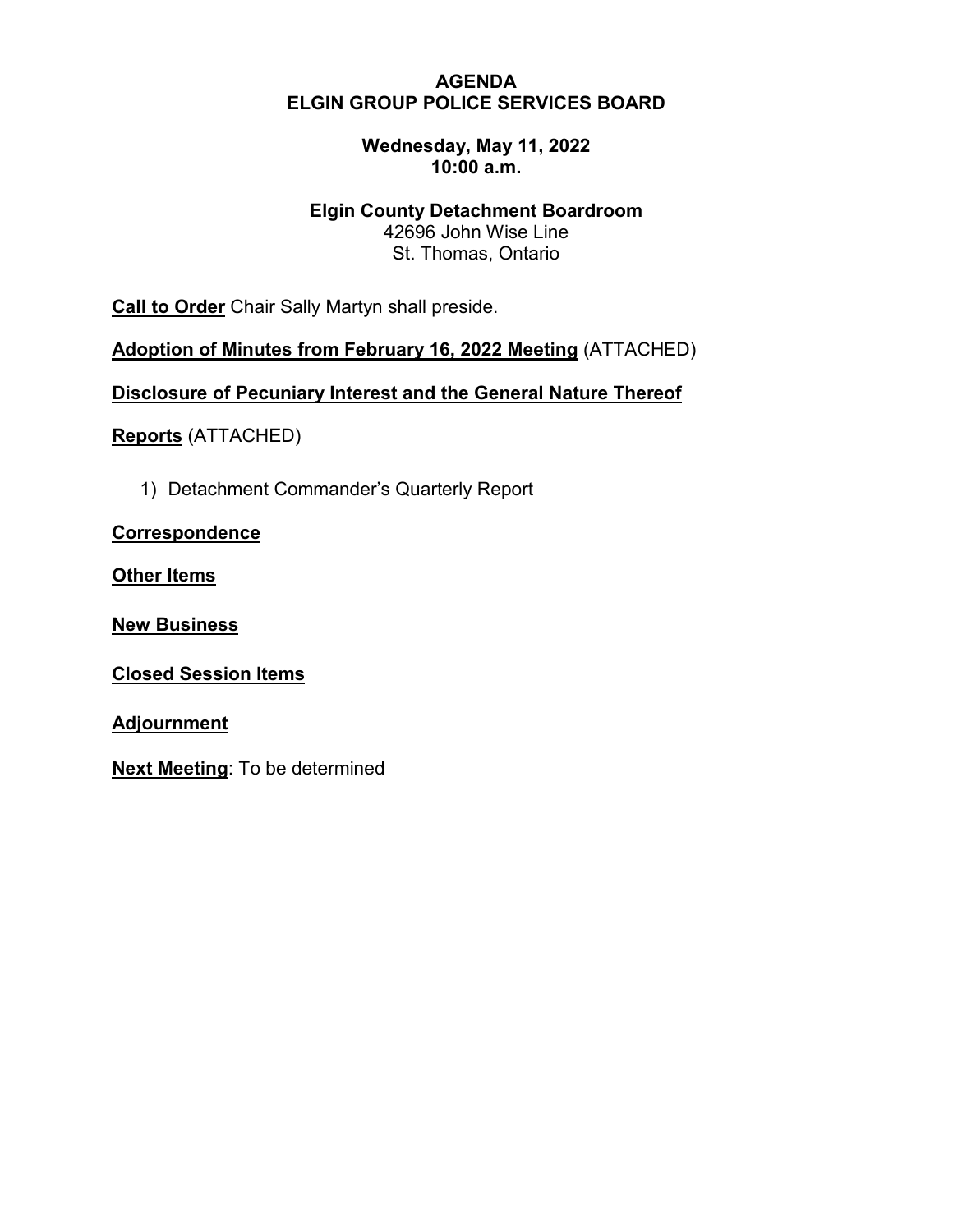# **Draft Minutes ELGIN GROUP POLICE SERVICES BOARD February 16, 2022**

The Elgin Group Police Services Board met in the Community Room at the Elgin County Detachment Office, 42696 John Wise Line with the following in attendance:

Sally Martyn, Board Member Ida McCallum, Board Member Dan Froese, Board Member Trudy Kanellis, Provincial Member David Jenkins, Provincial Member Inspector Mark Loucas, Detachment Commander Sergeant Tyler Holmes Nadine Ivankovic, Mobile Crisis Response Team Julie Gonyou, Secretary/Administrator Carolyn Krahn, Legislative Services Coordinator

# **Call to Order:**

The Secretary Administrator called the meeting to order at 2:02 p.m.

### **Election of Chair and Vice Chair:**

Trudy Kanellis nominated Sally Martyn for the position of Chair. No further nominations were received for this position, and Sally Martyn accepted the nomination.

Moved by: Ida McCallum Seconded by: David Jenkins

RESOLVED THAT nominations for the position of Chair be closed; and THAT Sally Martyn be appointed as Chair of the Elgin Group Police Services Board.

- Motion Carried.

Ida McCallum nominated Trudy Kanellis for the position of Vice-Chair. No further nominations were received for this position, and Trudy Kanellis accepted the nomination.

Moved by: Ida McCallum Seconded by: David Jenkins

RESOLVED THAT nominations for the position of Vice-Chair be closed; and THAT Trudy Kanellis be appointed as Vice-Chair of the Elgin Group Police Services Board.

Motion Carried.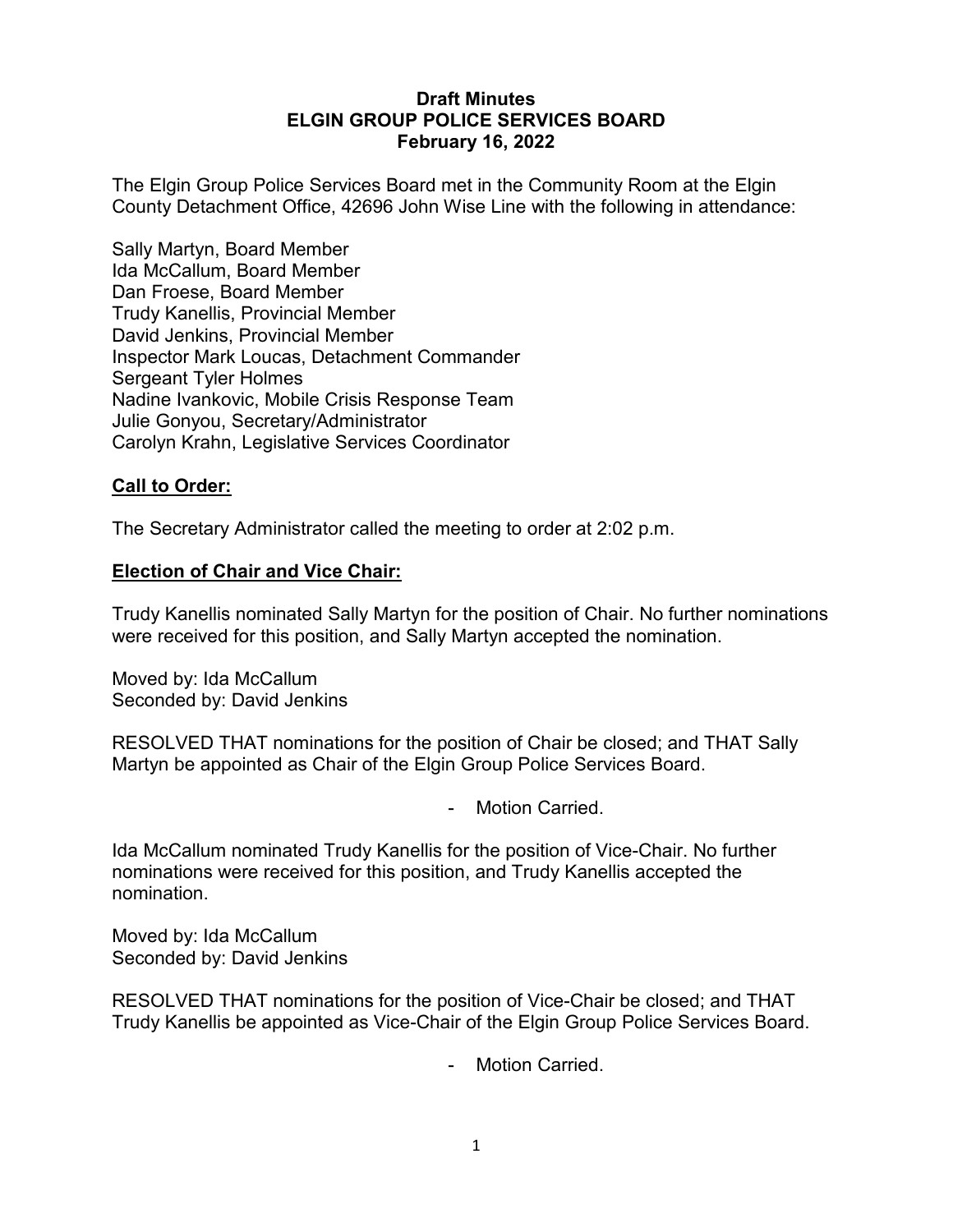# **Adoption of Minutes:**

Moved by: Trudy Kanellis Seconded by: David Jenkins

RESOLVED THAT the minutes of the meeting held on October 26, 2021 be adopted.

- Motion Carried.

# **Disclosure of Pecuniary Interest and the General Nature Thereof:**

None.

# **Reports:**

# 1) Board Member Reappointments – Legislative Services Coordinator

The Legislative Services Coordinator provided an update on Board Member Reappointments. The appointments of the Eastern Elgin elected representative (Dan Froese), Central Elgin elected representative (Sally Martyn), and Western Elgin community representative (Ida McCallum) ended in 2021. The Chair of the Police Services Board sent letters to all participating municipalities requesting that the current representatives be reappointed until such time that the Ministry approves the new Board composition. The participating municipalities have passed resolutions confirming the reappointments of the current representatives.

Moved by: Ida McCallum Seconded by: Trudy Kanellis

RESOLVED THAT the February 10, 2022 report titled, "Board Member Reappointments," submitted by the Legislative Services Coordinator, be received and filed.

- Motion Carried.
- 2) 2022 Budget Legislative Services Coordinator

The Legislative Services Coordinator presented the 2022 Budget for Board approval. The Budget remains unchanged from 2021 with the exception of an increase under miscellaneous, which includes insurance.

Moved by: David Jenkins Seconded by: Ida McCallum

RESOLVED THAT the 2022 Budget be adopted.

- Motion Carried.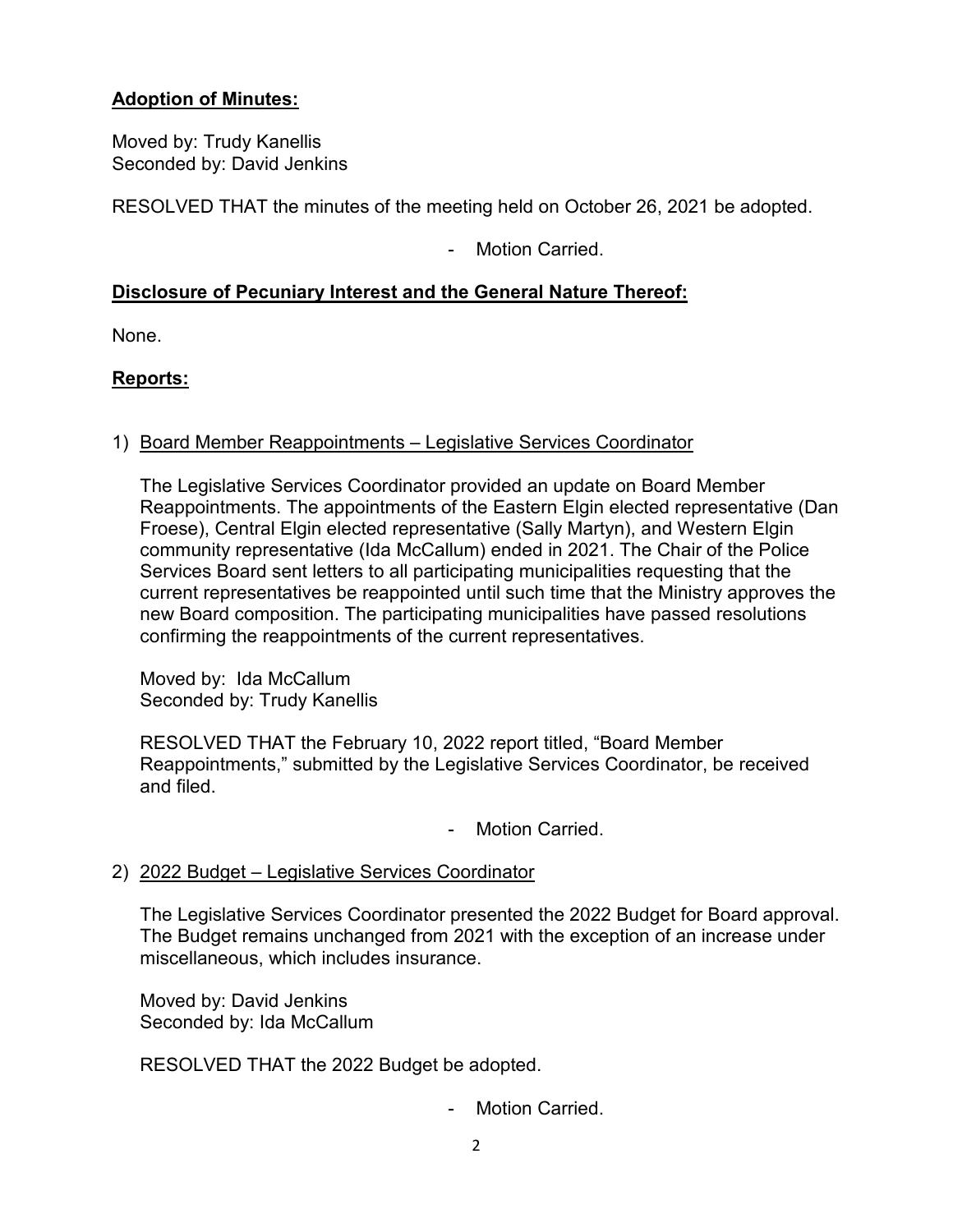# 3) Secretary/Administrator Appointment – Secretary/Administrator

The Secretary/Administrator presented a report recommending that Carolyn Krahn, Legislative Services Coordinator, be appointed Secretary/Treasurer.

Moved by: David Jenkins Seconded by: Trudy Kanellis

RESOLVED THAT the February 7, 2022, report titled, "Elgin Group PSB Secretary/Administrator Appointment," submitted by the Secretary-Administrator, be received and filed; and

RESOLVED THAT Carolyn Krahn be appointed as Secretary/Administrator for the Elgin Group Police Services Board.

- Motion Carried.

# 4) Detachment Commander's Quarterly Report and Year-End Report

The Detachment Commander provided an update on public complaints; the crime abatement strategy; patrol hours; violent, property, and drug crimes; and collisions for the period of October to December 2021.

The Detachment Commander also presented the Elgin County OPP 2021 Annual Report. The Report provided an update on the Crime Management Plan, Traffic Management Strategy, Community Policing Committees, Community Mobilization and Engagement, Elgin County Drug and Alcohol Strategy, Special Projects (ATV Patrols and Marine Patrols), and Community Street Crimes Unit. Inspector Loucas also provided 2021 statistics with respect to Calls for Service, Traffic Safety, and Crime Prevention.

Moved by: Ida McCallum Seconded by: Trudy Kanellis

RESOLVED THAT the report be received and filed.

- Motion Carried.

### **Correspondence:**

1) Letter from OAPSB Zone 6 regarding 2022 Membership 2) Email from the OAPSB regarding the 2022 Spring Conference & AGM

Moved by: David Jenkins Seconded by: Ida McCallum

RESOLVED THAT the Elgin Group PSB renew their membership in the OAPSB Zone 6 for 2022.

- Motion Carried.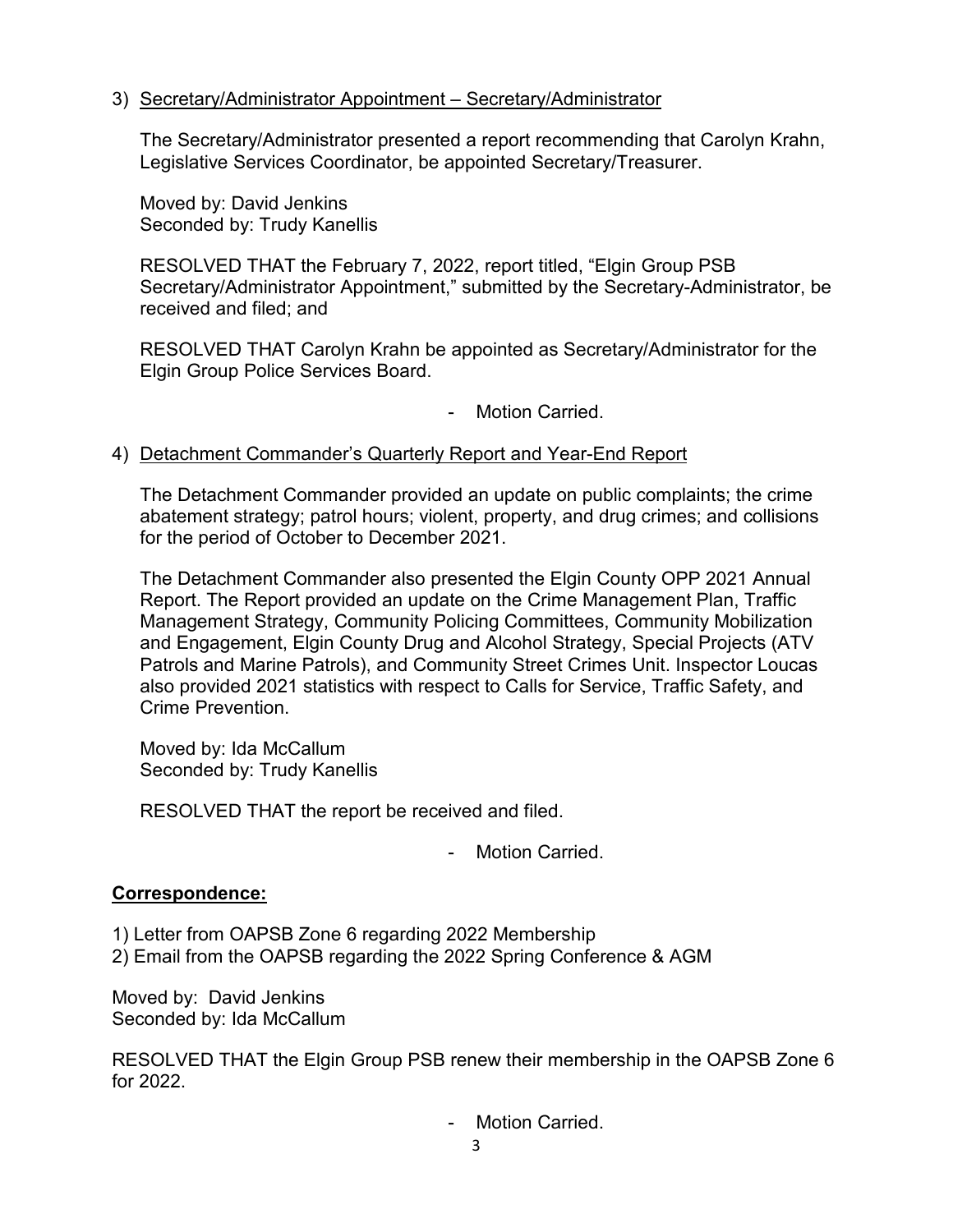Moved by: David Jenkins Seconded by: Dan Froese

RESOLVED THAT Correspondence Item #2 be received and filed.

- Motion Carried.

# **Other Items:**

None.

### **New Business:**

1) 2021 OAPSB Labour Conference – Trudy Kanellis

Board Member Trudy Kanellis presented a summary of the 2021 OAPSB Labour Conference. The virtual conference included sessions/updates on training; inclusion and diversity; Ontario Human Rights Commission work with Peel Regional Police; the Community Safety and Policing Act, 2019 (CSPA); and WSIB.

Moved by: David Jenkins Seconded by: Dan Froese

RESOLVED THAT the 2021 OAPSB Labour Conference Summary from Trudy Kanellis be received.

- Motion Carried.

# **Closed Session Items:**

None.

# **Next Meeting:**

The Elgin Group Police Services Board will meet again on Wednesday, May 11, 2022 at  $10a \text{ m}$ 

# **Adjournment:**

Moved by: David Jenkins Seconded by: Dan Froese

RESOLVED THAT we do now adjourn at 2:59 p.m.

- Motion Carried.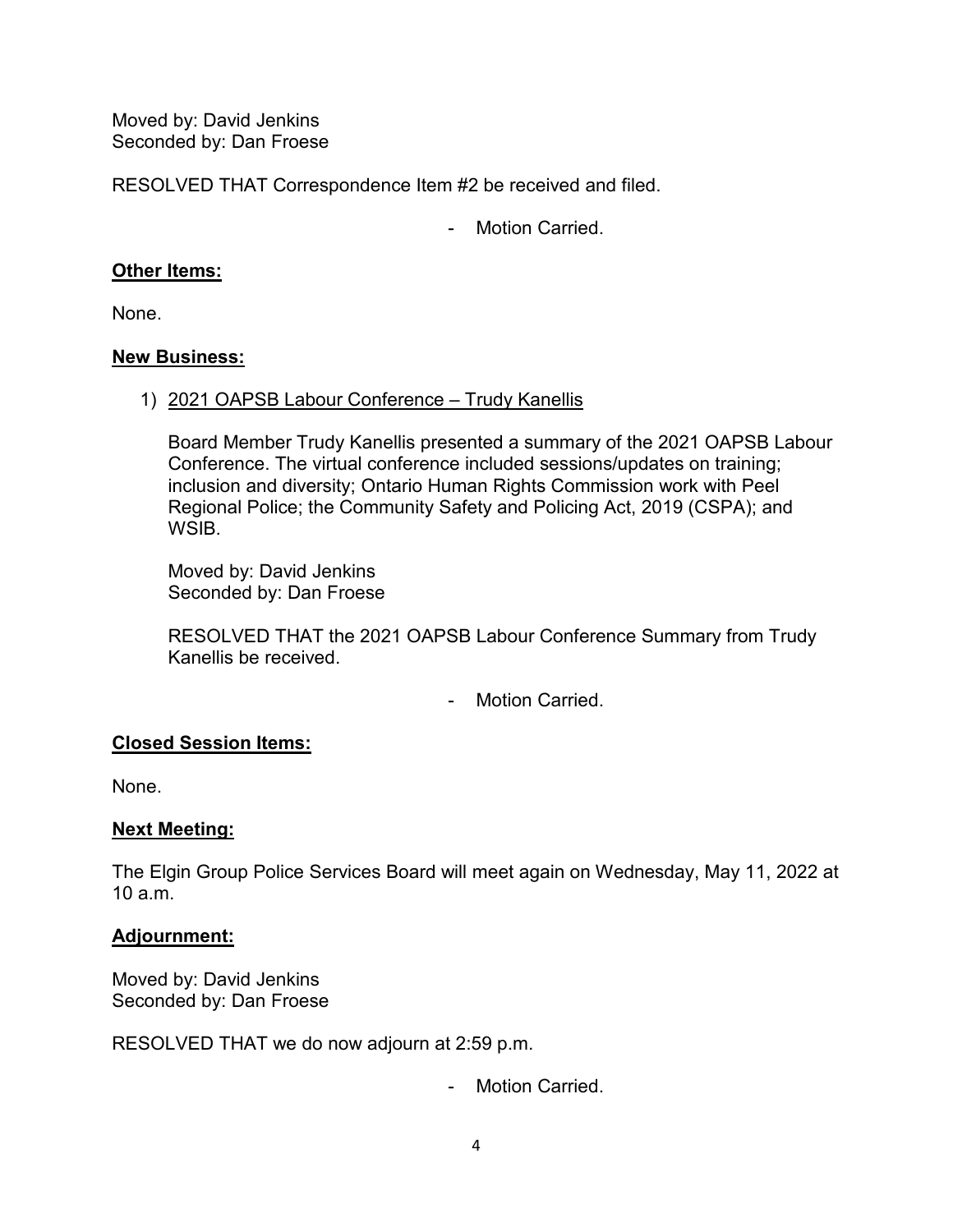Carolyn Krahn, Secretary/Administrator. Chair.

\_\_\_\_\_\_\_\_\_\_\_\_\_\_\_\_\_\_\_\_\_\_\_\_\_\_\_\_\_\_\_ \_\_\_\_\_\_\_\_\_\_\_\_\_\_\_\_\_\_\_\_\_\_\_\_\_\_\_\_\_\_\_\_

Sally Martyn,<br>Chair.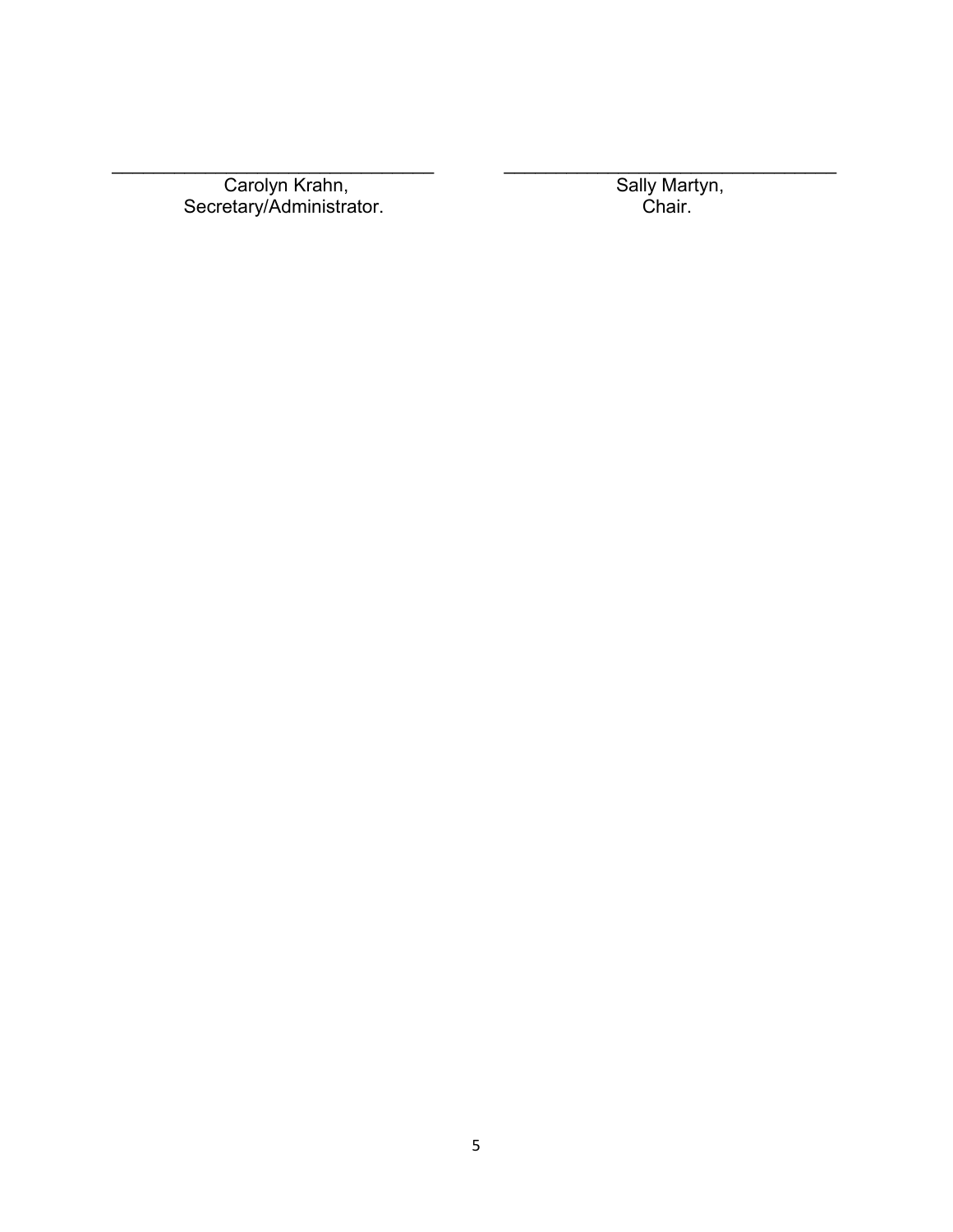

# **REPORT TO THE ELGIN GROUP POLICE SERVICES BOARD**

**From:** Trudy Kanellis, Board Member

**Date:** November 18, 2021

**Subject:** Ontario Association of Police Services Boards (OAPSB) Labour Conference 2021

# **INTRODUCTION:**

On behalf of the Elgin Group PSB, I attended the OAPSB Labour Conference on November 18, 2021. The purpose of this report is to provide a summary of the conference sessions.

# **DISCUSSION:**

# OPP Boards – Update on Training

Holly Doty, OAPSB Bruce Chapman, Interim Executive Director OAPSB

- The website was discussed in length on how to log in individually.
- On the website all the zones boards and zone maps are listed.
- There is an updated advocacy page and what is happening.
- Updated news on what is happening in OAPSB and Ontario.
- You can renew the membership here.
- Once you are signed in, you have access to member portals, governance, zone training. All Chiefs memos and all of the presentations from the conferences will be posted here.
- The e-learning will be on this site. The basis of the training is to ensure there is a high level of interpretation and understanding of the Police Act.

# Co-Creating Change: Inclusion, Diversity, Cultural

Four (4) speakers discussed different aspects of policing, in regard to inclusion, diversity and cultural

Kimberely O'Toole – Serving with Pride, President, Ontario Women in Law Enforcement

- Kim talked about how we can encourage women in law enforcement.
- We can establish an inclusive workplace that is bias free. They are looking for the police boards to come together to ensure that environments are safe and productive to highlight the incredible work the women are doing.
- Women have been in policing for 100 years and only 21% are women.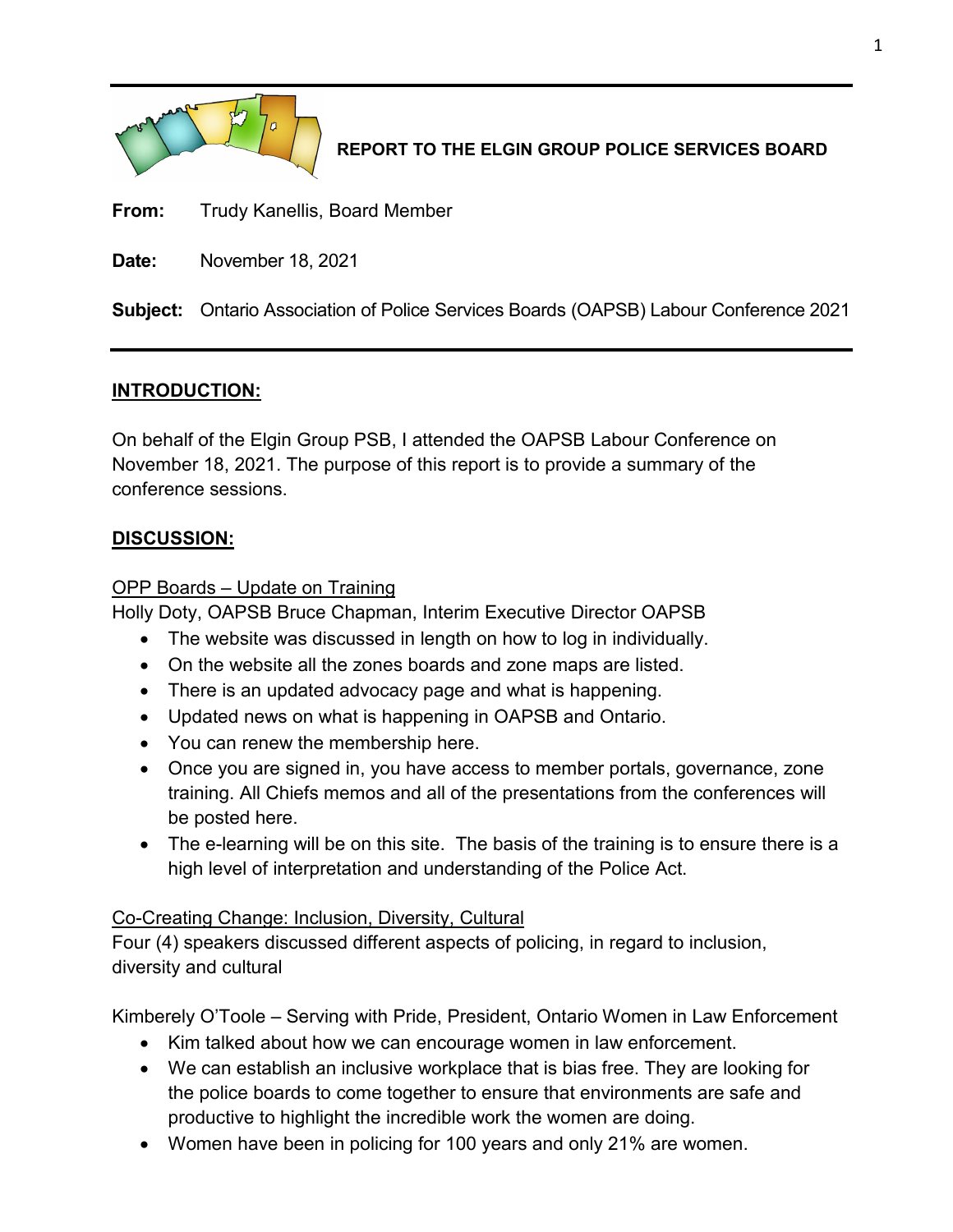- Board members need to try to increase these numbers by recruitment and retention. Inclusivity is key. Credibility is important. Many women join law enforcement or police force but are still bound by the domestic duties. These duties make it difficult to work different shifts.
- How do we get women in those males dominated roles? We need to create a safe, inclusive environment where women feel safe psychologically. There must be support from senior command for women. Women in leadership are desperately needed. They are very underrepresented, and the numbers are actually going down and not increasing. Women need to be placed in leadership roles when they are deserving of them. They need to earn these roles to be effective in them. We need to think outside the box and talk about these changes.

Jean Turner – Serving with Pride

- How should police leaders and overseers hold chiefs and senior managers accountable?
- The Gloria Epstein report makes many relevant observations. There are 151 recommendations. We really need to push each and every police service to get a copy of the report and review it. We need to be held accountable to reading the report and implementing it.
- How do we develop key performance indicators in chiefs to promote change? Key performance indicators include the culture of policing. It is really "exclusive" not inclusive. To promote change consulting with your employees is key. For example, people that wear white shirts are higher in command, that sets up a barrier. If we are going to provide services to our communities, we need to allow employees to come to work as themselves (e.g. black, lesbian, woman, etc.).
- New actions may not be done because of cost, so we settle, the service boards need to come up with a single strategy for everyone to follow for performance.

Jacqueline Edwards – President, Association of Black Law Enforcers,

- She talked about systemic racism and how police leaders contribute to this issue. George Floyd shed a negative light on this issue, and it called the profession to create a unified voice and encouraged bold leadership around systemic racism.
- Those individuals that say racism does not exist sincerely believe that. We need to understand where they are coming from. We need to listen to them and help them. Individual racism fuels systemic racism. We also need to focus on bystanders, why people witness wrong doings and do not act.
- The Toronto Police Service Board put out a media release, seeking input and policy on training. Through community consultation, we need to clearly define what community is and what it needs. Every service should have internal support networks and consultation groups. People who can bring advice and perspective. Many services feel abused. They are consulted when being reactive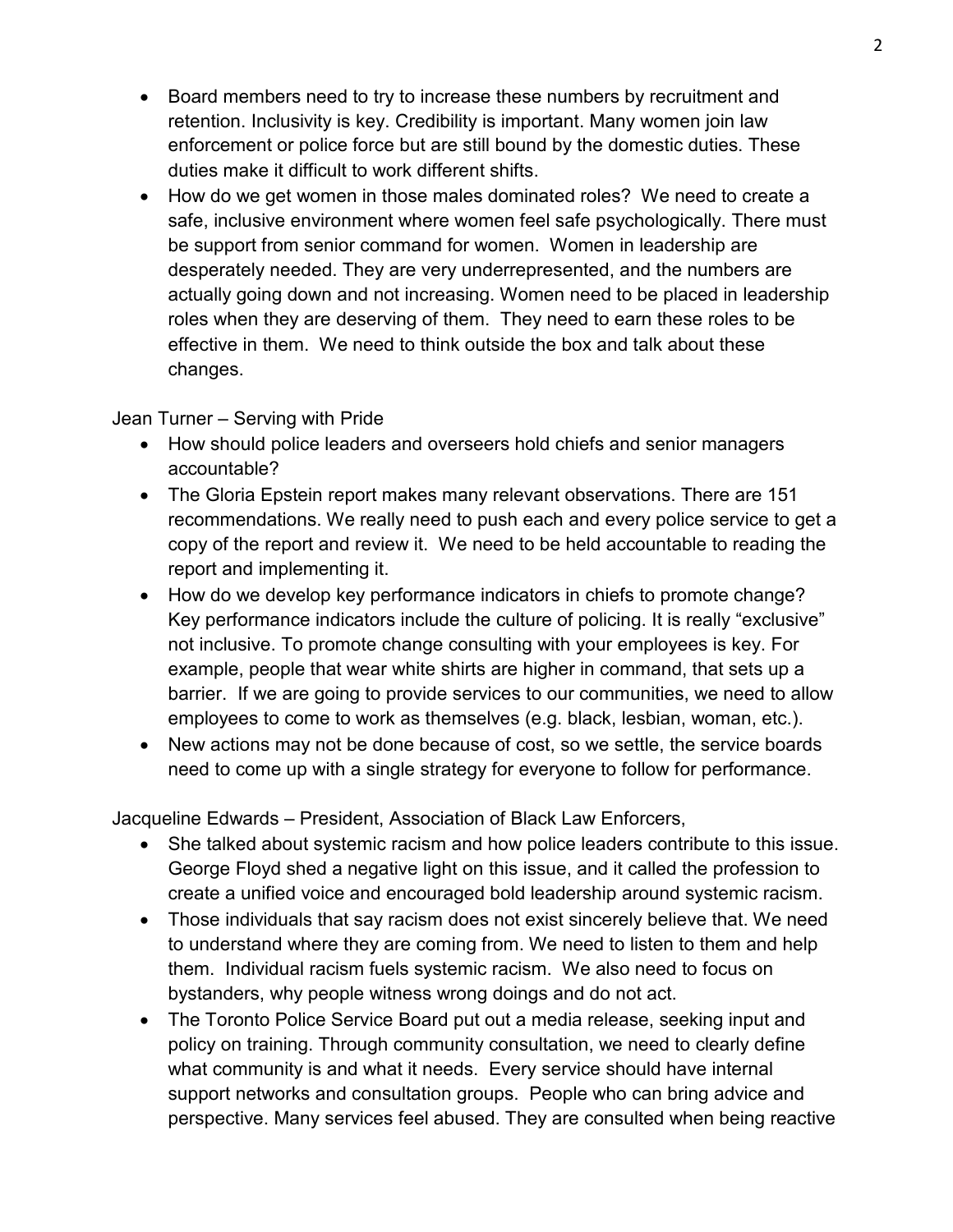to a situation. We need to be proactive and not reactive. Discussions take place, reports are written up, and then sit on a shelf somewhere.

• Many staff do not feel safe at work. It is not the work itself. It is the phobias and 'isms. The OAPSB has a critical role to learn, consult and lead, to start demanding what they want to see happen very differently than before. We need more diversity of members on our boards. Chiefs of police need to take bold steps to dismantle the 'isms and need to be held accountable to have diversity and inclusion. Don't be a bystander, be a leader.

Lisa Darling – AWIP-ON (WE in Policing)

- Lisa talked about the transformation from Women in policing to WE in policing. If we want to change what policing is about, we have to start internally. How can we expect our members to go out into the communities if they have not done it internally?
- What can we do as a governance group is to be relentless. The difference between the head and the heart, the head wants it but if the heart is not passionate about it, it does not happen.
- It is a culture that was designed by men for men, and men of a specific background. It takes time to change these values. What are we doing to promote inclusion and how are we measuring effectiveness? We have policies in place, but are they working?
- Every board should be asking their Chief if they have a mentorship program that supports their development. They should not be put in place just to achieve a quota.
- Everyone can read the policy but it is their actions that define how they act.

The Ontario Human Rights Commission work with Peel Regional Police and the Police Service Board and the MOU. Ahmad Attia – Chair PRPSB, Raj Dhir – OHRC, Anthony Odardi – Deputy Chief – PRP

- Peel Regional Police have started a Human Rights Project to strengthen public trust and confidence in Peel Region by addressing Systemic Racism in Policing.
- They have established a new strategic plan. They have developed this to be the most aggressive and innovative policing in Canada. They are mindful they need to discuss systemic racism. The ultimate goal is to establish trust with the police.
- The first year focuses on laying the groundwork, centering on human rights, practices. These must be changed quickly, which includes training, body worn cameras.
- Innovation and technology are rooted together. The human rights project was born from a commitment to the police services. Their goal is to address systemic racism, promote transparency and accountably, and enhance trust in policing.
- The foundation of the agreement is to work with black, other racialized and indigenous communities to develop commitments for action.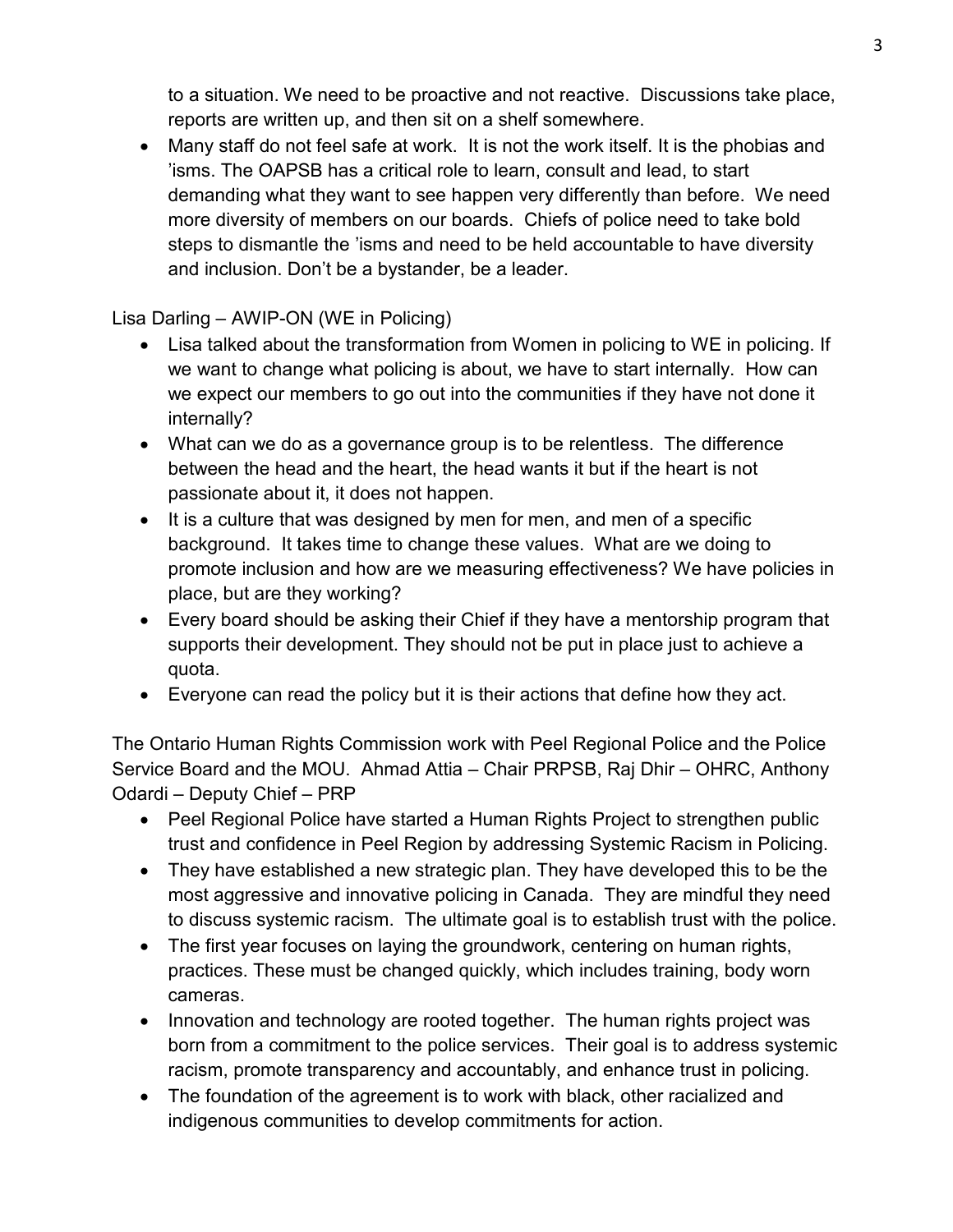- The final agreement will be filed with the Human Rights Tribunal of Ontario to make it legally binding.
- There will be a need for independent monitoring.
- The seven main principles are
	- $\circ$  Engagement Active and regular engagement
	- $\circ$  Policy Guidance Align PRP with OHRC's policy on eliminating racial profiling
	- $\circ$  Data Collection establish human rights-based data collection
	- $\circ$  Organizational Change establish organization change
	- o Multi Year Action Plan clear targets
- Approval of the project from the PSB and the communities was the key to moving forward. This has been done to better deliver adequate and effective policing in the community.

Community Safety and Policing Act, 2019 (CSPA)

- Sylvia Jones informed participants that pledges for the policing grants have been fulfilled. The policing grants have been enhanced in relation to safety. The government has over 267 million dollars tied to local policy, for gun and gang and human trafficking.
- Supporting police also means supporting mental wellness. The government has been an early advocate of community health and safety and promoting resiliency.

WSIB Update – Carmen Mancini, Executive Director Case Management WSIB, Julie Thurlow, Executive Director Health Sciences, WSIB

- There are five main occupations for PTSD claims: Police, Firefighters, Paramedics, Correctional Officers and Dispatchers. In the last few years, the level is plateauing and decreasing this year. Police officers remain at the top of the list.
- WSIB has a dedicated mental stress injury program, staffed with case managers, nurses, and mental health advocated.
- 3% of all claims are mental stress injuries. There has been a 92% increase from 2016 – 2019. 48% are receiving loss of earnings, compared to 6% for physical injuries. \$52 Million was spent on healthcare in 2020 with respect to MSI cases.
- It takes an average of 10 business days to access mental health services. Many workplaces are not supporting mental health issues. PTSD cases often take longer to recover because they often involve cumulative trauma.
- To get ahead of these challenges we need programs close to home. There are currently partnerships with 4 hospitals across Southwestern Ontario. These have been in place since 2018.
- The focus is on prevention rather than treatment. We need to continue to address emerging symptoms to continue to see a downward trend. Participation is mandatory for an officer off on WSIB.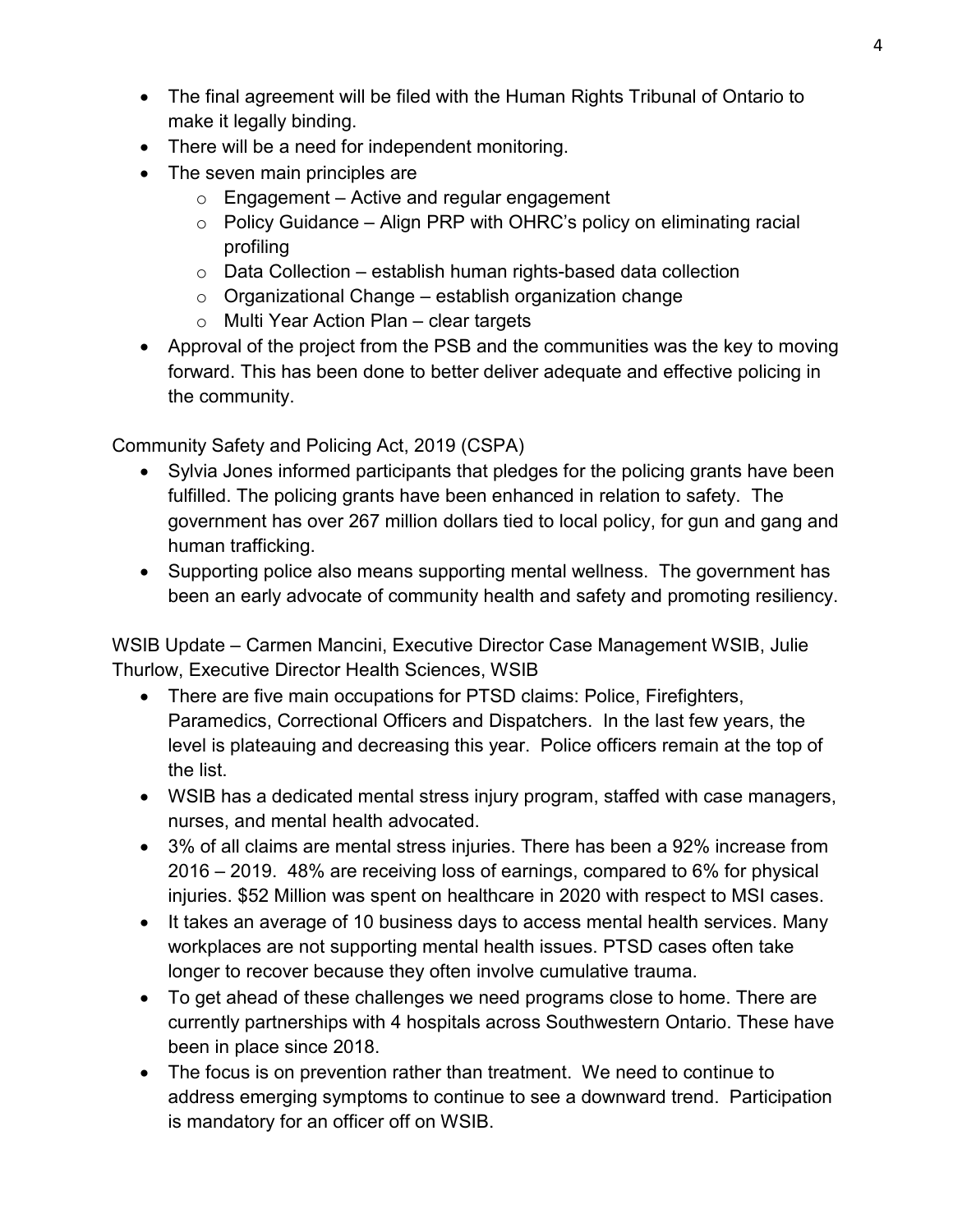• 2 case loads were discussed. One was a police officer and the officer was awarded mental stress leave because of his workload. This decision was the first of its kind and may reflect where cases will start to go. The second was a fire fighter. Medical evidence was clear that after the worker was terminated his PTSD prevented him from returning to any form of gainful employment. The worker was entitled to LOE benefits subsequent to his termination. The takeaway from this case is that decisions are not consistent. Huge distinction in the approaches taken by the Workplace Safety and Insurance Appeals Tribunal (WSIAT). Whatever approach is preferred will have a profound effect on the costs to the employer. Tribunal decisions are not consistent.

Legal Considerations/Labour Issues – Ian B. Johnstone B.Sc.,LL.B.,LL.M, Partner, Johnstone & Cowling LLP

- The case of the St. Thomas Police Officer (spousal abuse against his wife) was discussed. The officer had to agree to a peace bond, At the hearing all they had to use was an investigation report from the OPP. During the course of the hearing, they had the officer from St. Thomas read the report and enter the exhibits. They relied on hearsay evidence to be admitted. The wife did not want to testify at all. When they got into sentencing, the wife wrote a complimentary letter on behalf of her husband at the time of the court hearing. He was found guilty on 2 counts of discreditable conduct. This was appealed, they objected based on hearsay evidence. He was demoted from 1st class to 4th class and received a penalty of \$50,000.
- Most police services have been reluctant to go forward without a witness. The Police Chief went forward without the victim.
- Ian complimented the Police Chief for doing this.

Vaccination Requirements

- You cannot terminate a police officer for not getting the vaccine unless you hold a part 5 hearing. They have the right not to get vaccinated. The employee could be put on administrative leave.
- It is easier to terminate a civilian member because you do not need a part 5.
- The Toronto Fire Department is fighting the vaccine mandate.
- A case was discussed about a Paragon Protection employee. They had a voluntary vaccination policy. They put out a mandatory vaccination policy for all staff subject to human rights exemption. The union fought it on the grounds that it was a violation of the Human Rights code. A grievance was filed. The arbitrator found that there were no previous requirements for employees to be vaccinated and no legislated requirements for the employees to be vaccinated. The decision was to give it back to the union and management to take measures to address the issues. The policy struck a balance between the rights of employees not to get vaccinated and their rights under the Code and the Company's obligation to provide a safe workplace. The Grievance was dismissed.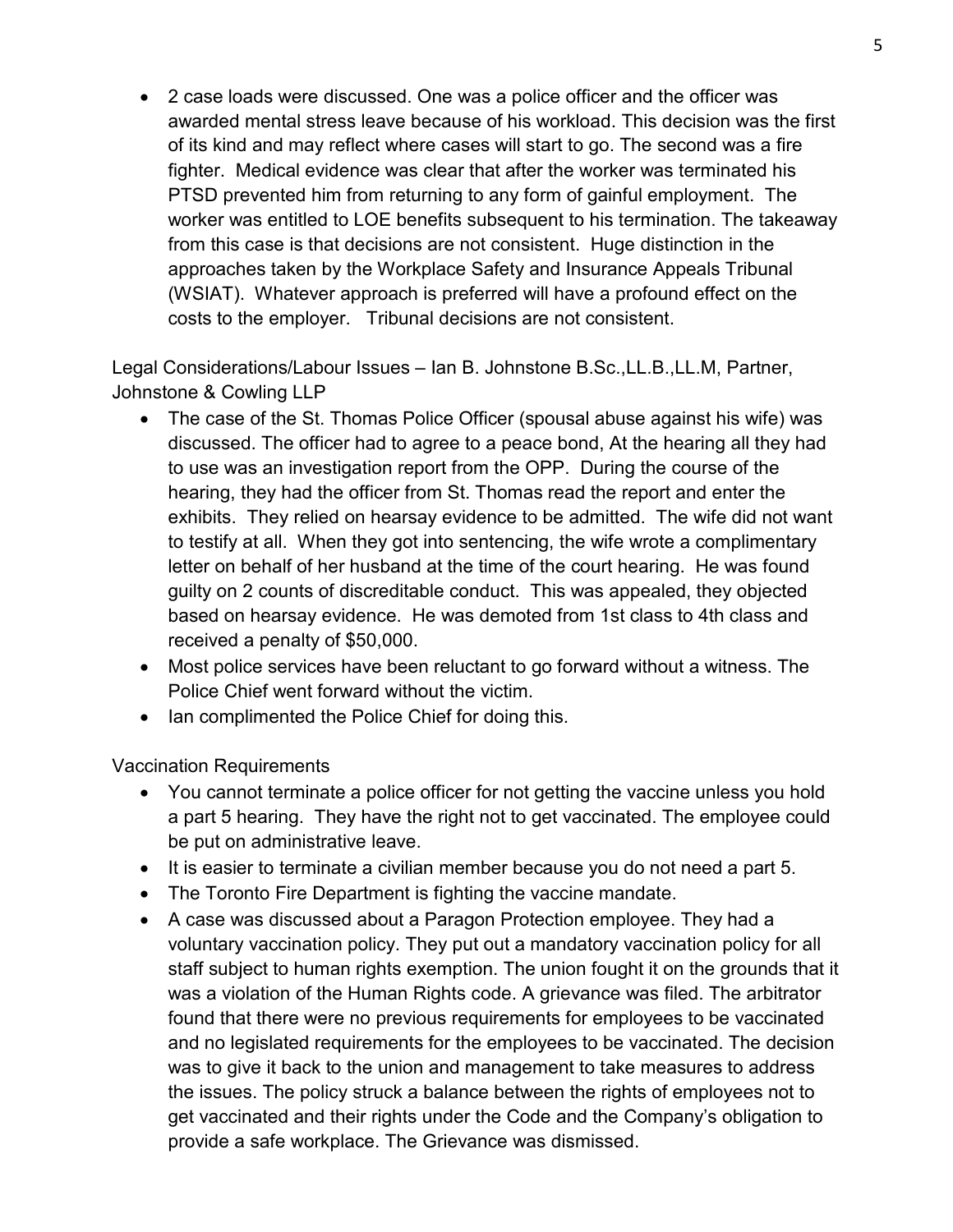• Ian said the Supreme Court of Canada does not talk about their polices. They sent a note that all of their judges and staff must be vaccinated in order to continue to work. It sent a signal to the legal community as to the way this may go in the future

# **CONCLUSION:**

I would like to thank the board for allowing me to attend this conference.

All of which is Respectfully Submitted

Trudy Kanellis Board Member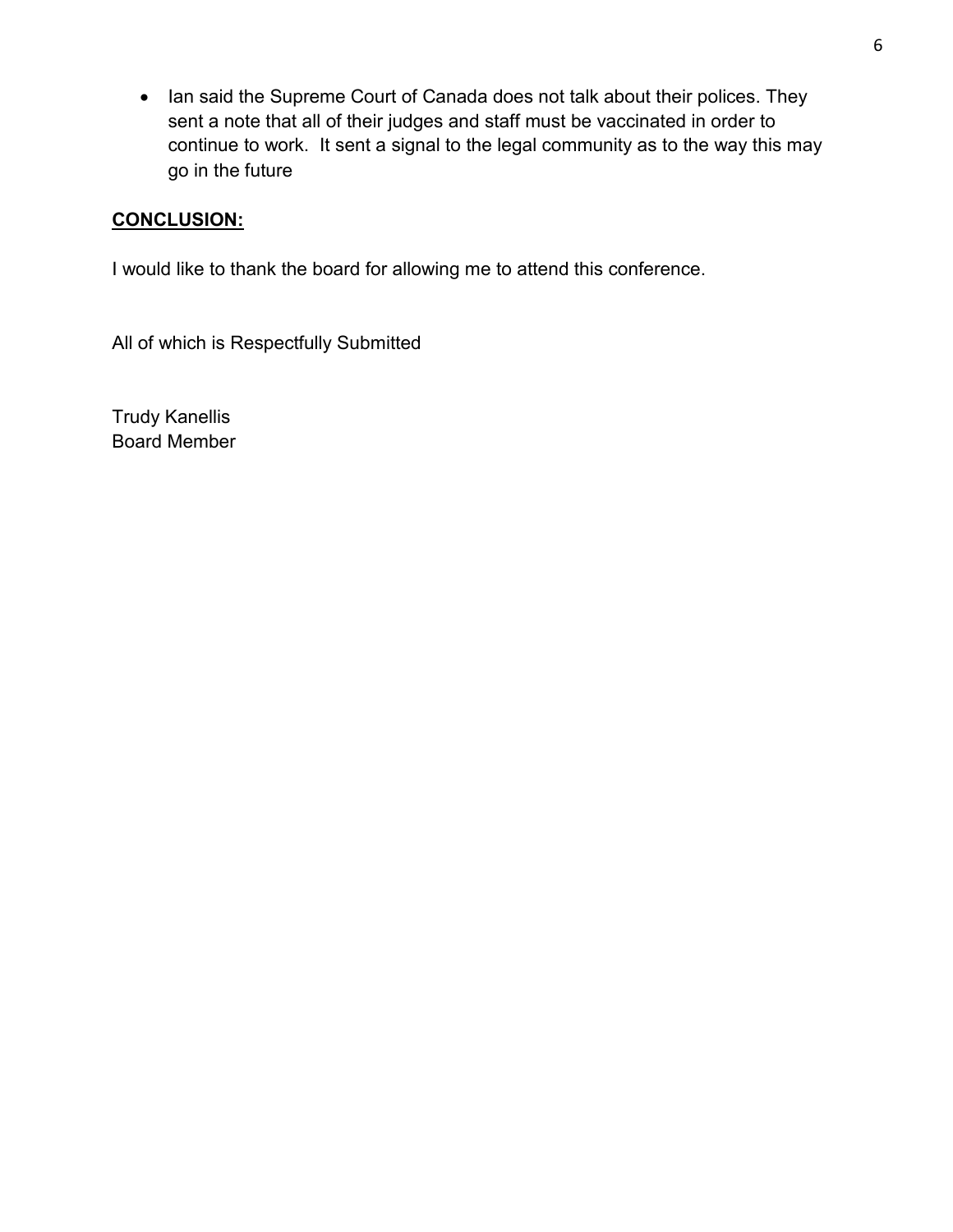| Public Complaints                              |                               |  |  |  |  |  |  |  |  |
|------------------------------------------------|-------------------------------|--|--|--|--|--|--|--|--|
| <b>Policy</b>                                  |                               |  |  |  |  |  |  |  |  |
| Service                                        |                               |  |  |  |  |  |  |  |  |
| Conduct                                        |                               |  |  |  |  |  |  |  |  |
| - - - -<br>$ -$<br>.<br>- -<br>.<br>. .<br>. . | -<br>$\overline{\phantom{0}}$ |  |  |  |  |  |  |  |  |

#### **Date information collected from Professional Standards Bureau Commander Reports:** 2022-05-05 **Data Source**

Ontario Provincial Police, Professional Standards Bureau Commander Reports

- Includes all public policy, service and conduct complaints submitted to the Office of the Independent Police Review Director (OIPRD)

| Secondary Employment |  |
|----------------------|--|
|                      |  |

N/A

Ē

| Intelligence Led Policing - Crime Abatement Strategy |    |  |  |  |  |  |  |  |
|------------------------------------------------------|----|--|--|--|--|--|--|--|
| Number of Offenders in Program                       | 14 |  |  |  |  |  |  |  |
| Number of Offenders Charged                          |    |  |  |  |  |  |  |  |
| Number of Charges Laid                               |    |  |  |  |  |  |  |  |
| Number of Checks Performed                           |    |  |  |  |  |  |  |  |

**Date information was collected from Records Management System:** 2022-05-05

| <b>Daily Activity Reporting Patrol Hours</b> |                      |  |  |  |  |  |  |  |
|----------------------------------------------|----------------------|--|--|--|--|--|--|--|
| <b>Total Hours</b>                           | 2022/Jan to 2022/Mar |  |  |  |  |  |  |  |
| Number of Cruiser Patrol Hours               | 906.00               |  |  |  |  |  |  |  |
| Number of Motorcycle Patrol Hours            | 0.00                 |  |  |  |  |  |  |  |
| Number of Marine Patrol Hours                | 0.00                 |  |  |  |  |  |  |  |
| Number of ATV Patrol Hours                   | 0.00                 |  |  |  |  |  |  |  |
| Number of Snowmobile Patrol Hours            | 0.00                 |  |  |  |  |  |  |  |
| Number of Bicycle Patrol Hours               | 0.00                 |  |  |  |  |  |  |  |
| Number of Foot Patrol Hours                  | 23.00                |  |  |  |  |  |  |  |
| Number of School Patrol Hours                | 0.00                 |  |  |  |  |  |  |  |

**Data source (Daily Activity Reporting System) date:** 2022/04/08

| P/C Scott Elsdon transferred to the Elgin Detachment from the Oxford Detachment.                                                            |
|---------------------------------------------------------------------------------------------------------------------------------------------|
| P/C Dan Barry was promoted to the Sergeant of the London PCC.                                                                               |
| N/A                                                                                                                                         |
| Several Elgin County OPP members were issued Regional Commander's Challenge Coins for "Serving<br>with Pride, Professionalism, and Honour." |
| N/A                                                                                                                                         |
|                                                                                                                                             |

### **Detachment Initiatives**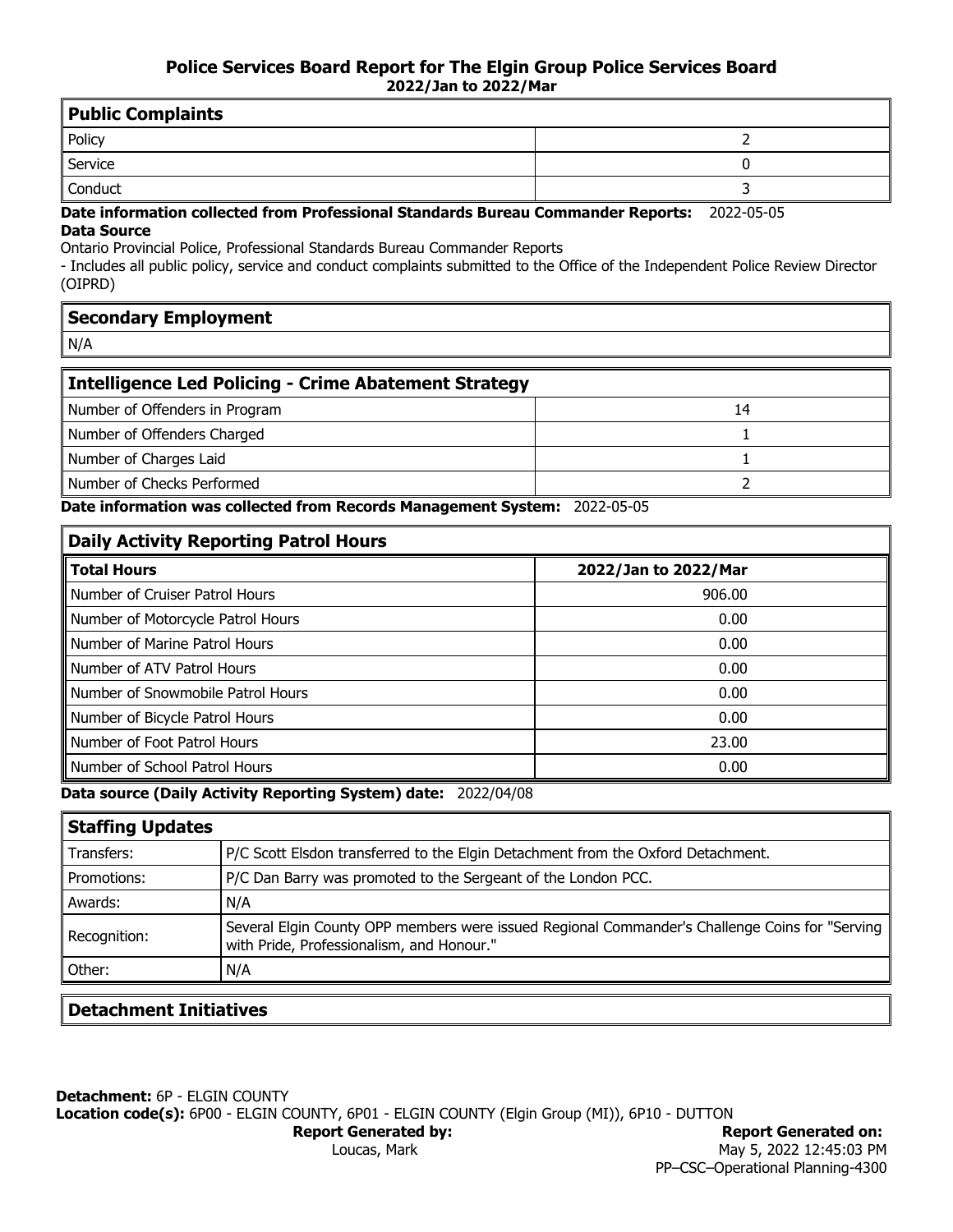#### **Police Services Board Report for The Elgin Group Police Services Board 2022/Jan to 2022/Mar**

| Number of Targeted<br>Media Releases:       | Half-Load Season Media Release.                |  |  |  |  |  |  |
|---------------------------------------------|------------------------------------------------|--|--|--|--|--|--|
| Crime and Traffic<br>Campaigns/Initiatives: | Operation Impact - Spring Seatbelt Initiative. |  |  |  |  |  |  |
| Public Education<br>Campaigns:              | Limited due to COVID-19.                       |  |  |  |  |  |  |
| Safeguard Ontario:                          | Limited due to COVID-19.                       |  |  |  |  |  |  |
| Lock It or Lose It:                         | Limited due to COVID-19.                       |  |  |  |  |  |  |
| Other:                                      | N/A                                            |  |  |  |  |  |  |

| Detachment Emergency Planning Activities     |                                                 |  |  |  |  |  |  |
|----------------------------------------------|-------------------------------------------------|--|--|--|--|--|--|
| Emergency Planning<br>Activities             | Participated virtually in the Elgin County EOC. |  |  |  |  |  |  |
| Continuity Of<br>Operations Plan<br>∥ Status | COOP Plan completed for 2022.                   |  |  |  |  |  |  |
| Table-Top Exercises                          | COOP Table-top exercise completed.              |  |  |  |  |  |  |
| ∥ Other:                                     | N/A                                             |  |  |  |  |  |  |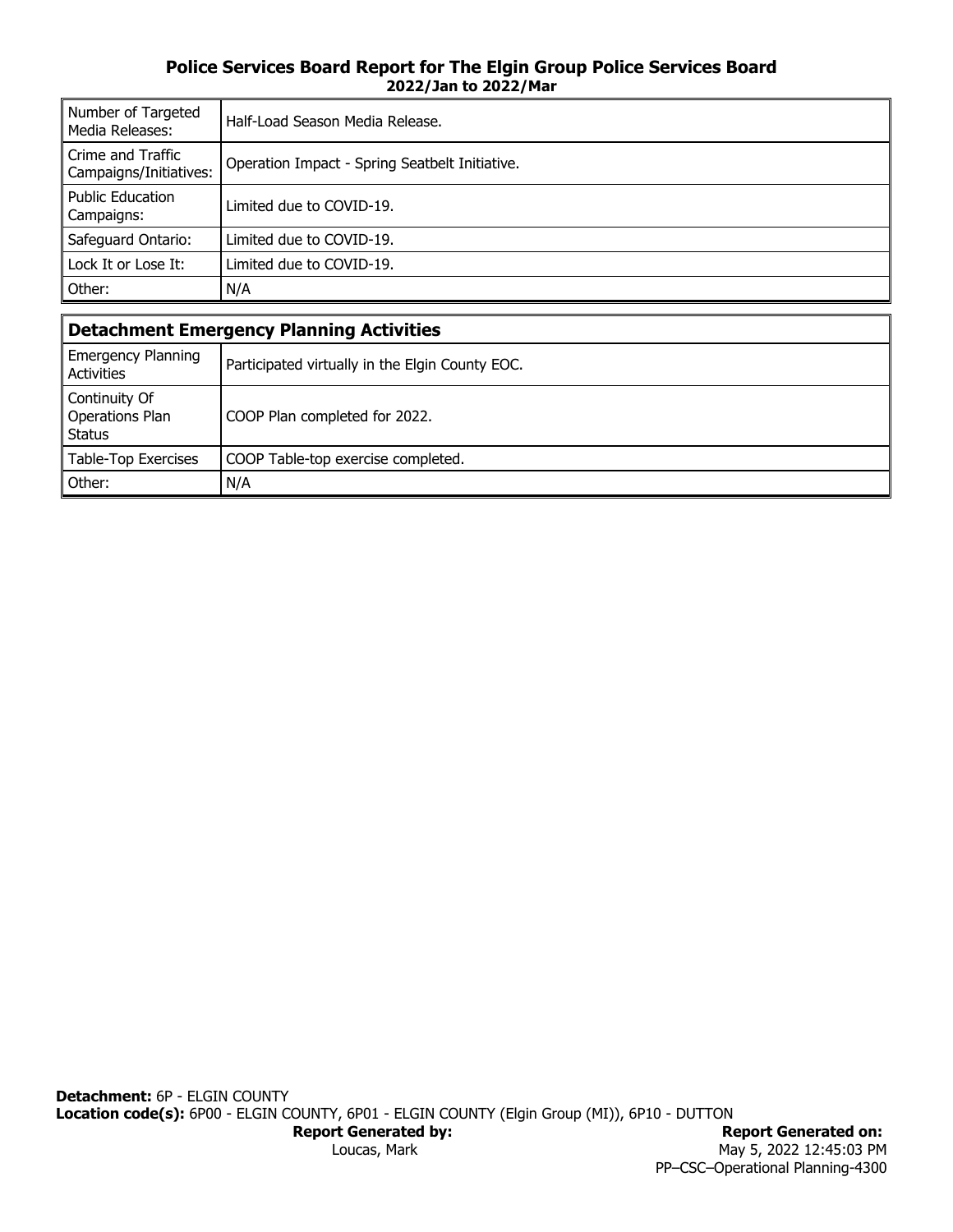#### **Police Services Board Report for The Elgin Group Police Services Board Collision Reporting System January to March - 2022**

| <b>Incidents</b> |      |      | January to March | Year to Date - March |      |                |  |
|------------------|------|------|------------------|----------------------|------|----------------|--|
|                  | 2021 | 2022 | $\%$<br>Change   | 2021                 | 2022 | $\%$<br>Change |  |
| Fatal            | 0    | 0    | --               | 0                    |      |                |  |
| Personal Injury  | 24   | 22   | $-8.3%$          | 24                   | 22   | $-8.3%$        |  |
| Property Damage  | 196  | 233  | 18.9%            | 196                  | 233  | 18.9%          |  |
| Total            | 220  | 255  | 15.9%            | 220                  | 255  | 15.9%          |  |
|                  |      |      |                  |                      |      |                |  |



### **Fatalities in Detachment Area**

| <b>Incidents</b>              |                        |                 |  |                  |   | January to March |          |      |                      | Year to Date - March |          |  |  |
|-------------------------------|------------------------|-----------------|--|------------------|---|------------------|----------|------|----------------------|----------------------|----------|--|--|
|                               |                        |                 |  | 2021             |   | 2022             | % Change |      | 2021                 | 2022                 | % Change |  |  |
| Motor Vehicle Collision       | <b>Fatal Incidents</b> |                 |  |                  | 0 |                  |          |      |                      | 0                    |          |  |  |
|                               | Alcohol Related        |                 |  |                  | 0 |                  |          |      |                      | 0                    |          |  |  |
| Off-Road Vehicle              | Fatal Incidents        |                 |  |                  | 0 | 0                |          | --   |                      | 0                    |          |  |  |
|                               | Alcohol Related        |                 |  |                  | 0 | 0                |          | --   |                      | 0                    |          |  |  |
| <b>Motorized Snow Vehicle</b> |                        | Fatal Incidents |  |                  | 0 | 0                |          | --   |                      | 0                    |          |  |  |
|                               |                        | Alcohol Related |  |                  | 0 |                  |          |      |                      |                      |          |  |  |
| Persons Killed                |                        |                 |  | January to March |   |                  |          |      | Year to Date - March |                      |          |  |  |
|                               | 2021<br>2022           |                 |  |                  |   | % Change         |          | 2021 | 2022                 |                      | % Change |  |  |
| Motor Vehicle Collision       | 0                      |                 |  | $\Omega$         |   |                  |          |      | 0                    | 0                    |          |  |  |
| Off-Road Vehicle              | $\Omega$               |                 |  | 0                |   | --               |          |      | 0                    | 0                    |          |  |  |
| <b>Motorized Snow Vehicle</b> |                        | 0               |  | 0                |   |                  |          |      | $\Omega$             | 0                    |          |  |  |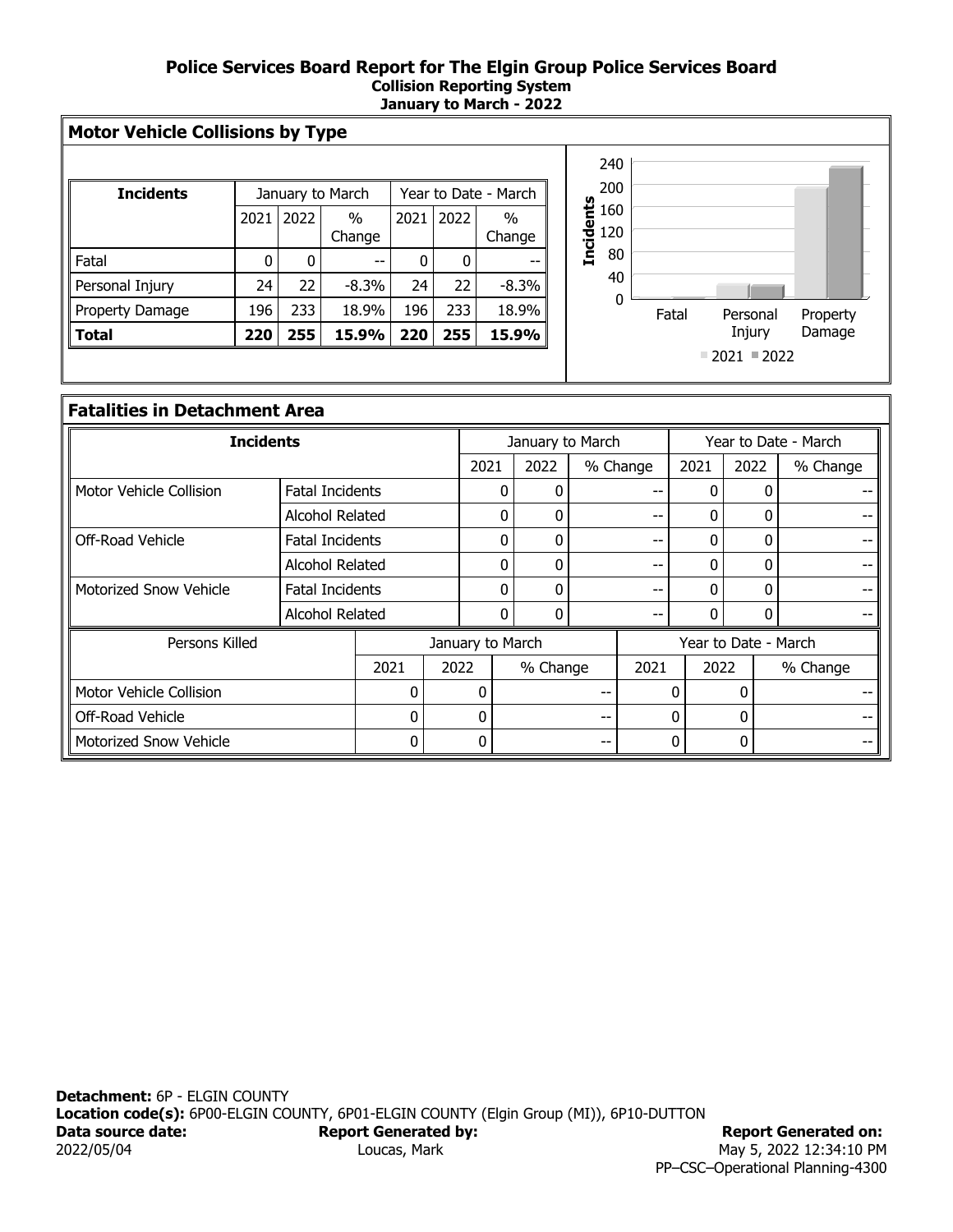#### **Police Services Board Report for The Elgin Group Police Services Board Collision Reporting System January to March - 2022**

| <b>Primary Causal Factors in Fatal Motor Vehicle Collisions</b> |      |                  |                |                      |              |                         |  |                  |                |  |                              |
|-----------------------------------------------------------------|------|------------------|----------------|----------------------|--------------|-------------------------|--|------------------|----------------|--|------------------------------|
| <b>Incidents</b>                                                |      | January to March |                | Year to Date - March |              |                         |  |                  |                |  |                              |
|                                                                 | 2021 | 2022             | $\%$<br>Change | 2021                 | 2022         | $\frac{0}{0}$<br>Change |  |                  | 5              |  |                              |
| Speeding as a<br>contributing factor                            | 0    | 0                | 0              | 0                    | $\mathbf{0}$ | $\bf{0}$                |  |                  | 4<br>3         |  |                              |
| Where alcohol is<br>involved                                    | 0    | 0                | 0              | 0                    | $\mathbf{0}$ | $\Omega$                |  | <b>Incidents</b> | $\overline{2}$ |  |                              |
| Wildlife as a<br>contributing factor                            | 0    | 0                | $\Omega$       | $\Omega$             | $\mathbf{0}$ | $\Omega$                |  |                  |                |  |                              |
| Inattentive driver as a<br>contributing factor                  | 0    | 0                | 0              | 0                    | 0            | $\Omega$                |  |                  |                |  | Specifico Archive Indire Dr. |
| <b>Persons Killed</b>                                           |      | January to March |                |                      |              | Year to Date - March    |  |                  |                |  |                              |
|                                                                 | 2021 | 2022             | $\%$<br>Change | 2021                 | 2022         | $\frac{0}{0}$<br>Change |  |                  |                |  |                              |
| Seatbelt as a<br>contributing factor                            | 0    | 0                | $\Omega$       | $\Omega$             | 0            | 0                       |  |                  |                |  | $\Box$ 2021 $\Box$ 2022      |

#### **Data Utilized**

-SQL online application reporting system – OPP CRS 2.3.09

- Collision Reporting System Business Intelligence Cube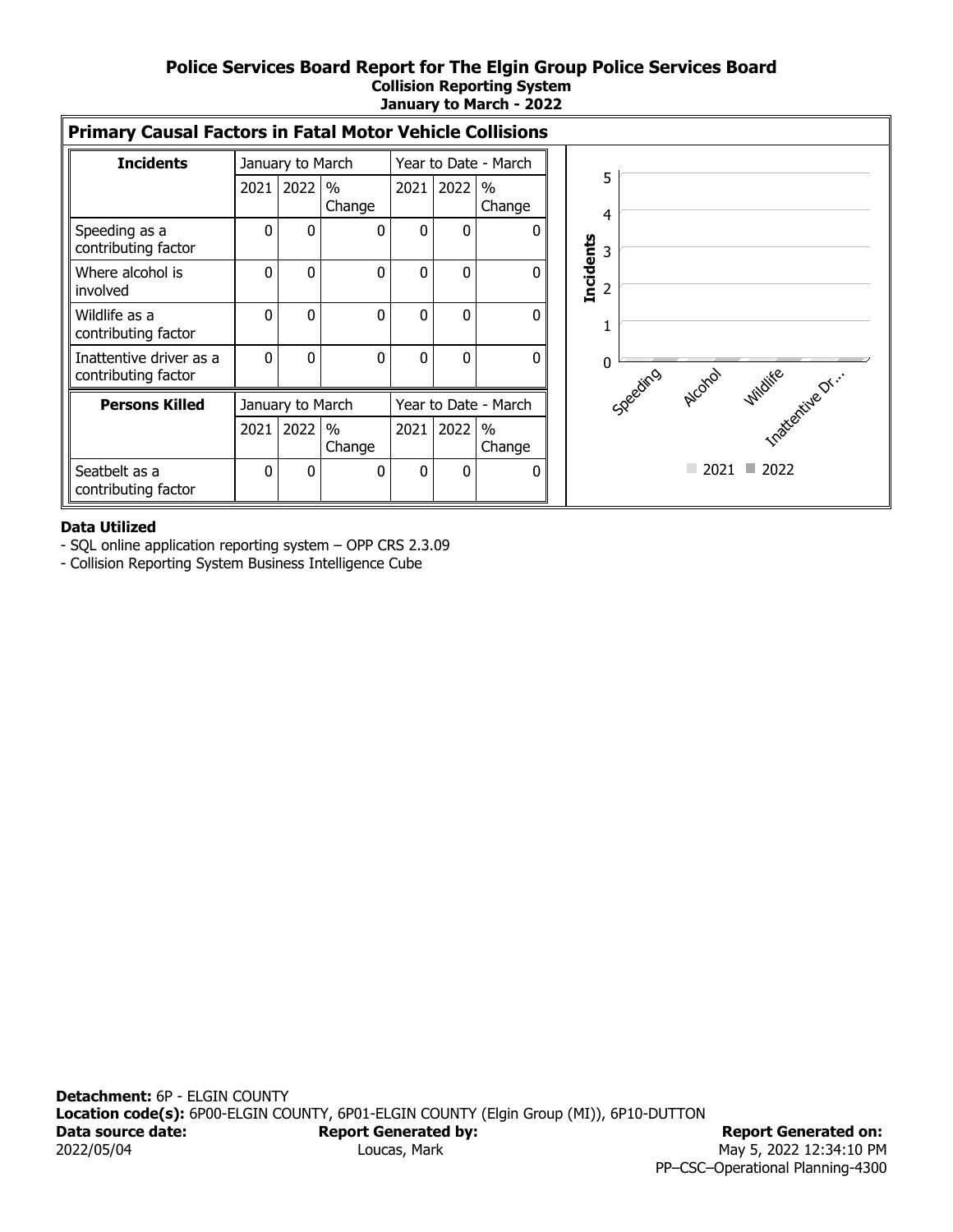#### **Police Services Board Report for The Elgin Group Police Services Board Records Management System January to March - 2022**

| <b>Violent Crime</b>                   |                |                                          |                  |                |              |                         |                                                |
|----------------------------------------|----------------|------------------------------------------|------------------|----------------|--------------|-------------------------|------------------------------------------------|
| <b>Actual</b>                          |                | January to March<br>Year to Date - March |                  |                |              |                         | 28                                             |
|                                        | 2021           | 2022                                     | $\%$<br>Change   | 2021           | 2022         | $\frac{0}{0}$<br>Change | 24<br>20                                       |
| Murder                                 | 0              | 1                                        | --               | 0              | 1            |                         |                                                |
| <b>Other Offences Causing</b><br>Death | 0              | 0                                        | $-$              | $\mathbf 0$    | $\mathbf 0$  |                         | $\frac{16}{12}$ 16<br>$\frac{16}{12}$          |
| <b>Attempted Murder</b>                | 0              | 0                                        | --               | 0              | $\pmb{0}$    |                         | 8                                              |
| Sexual Assault                         | 7              | 5                                        | $-28.6%$         | 7              | 5            | $-28.6%$                | $\overline{4}$                                 |
| Assault                                | 26             | 27                                       | 3.8%             | 26             | 27           | 3.8%                    | 0                                              |
| Abduction                              | 0              | 0                                        |                  | $\pmb{0}$      | 0            |                         | Setud Assau. Assault popper Cimes.             |
| Robbery                                | 1              | 1                                        | 0.0%             | $\mathbf{1}$   | $\mathbf{1}$ | 0.0%                    |                                                |
| Other Crimes Against a<br>Person       | 11             | 16                                       | 45.5%            | 11             | 16           | 45.5%                   |                                                |
| <b>Total</b>                           | 45             | 50                                       | 11.1%            | 45             | 50           | 11.1%                   | $\Box$ 2021 $\Box$ 2022                        |
| <b>Property Crime</b>                  |                |                                          |                  |                |              |                         |                                                |
| <b>Actual</b>                          |                |                                          | January to March |                |              | Year to Date - March    |                                                |
|                                        | 2021           | 2022                                     | $\frac{0}{0}$    | 2021           | 2022         | $\frac{0}{0}$           | 45                                             |
|                                        |                |                                          | Change           |                |              | Change                  | 35                                             |
| Arson                                  | 0              | $\mathbf{0}$                             |                  | 0              | $\mathbf 0$  |                         | <b>Actual</b><br>25                            |
| Break & Enter                          | 18             | 12                                       | $-33.3%$         | 18             | 12           | $-33.3%$                | 15                                             |
| Theft Over                             | 20             | 28                                       | 40.0%            | 20             | 28           | 40.0%                   | 5                                              |
| Theft Under                            | 29             | 34                                       | 17.2%            | 29             | 34           | 17.2%                   |                                                |
| Have Stolen Goods                      | 3              | $\mathbf{0}$                             | $-100.0%$        | 3              | 0            | $-100.0\%$              | Break & Tries into the under travel this diver |
| Fraud                                  | 37             | 43                                       | 16.2%            | 37             | 43           | 16.2%                   |                                                |
| Mischief                               | 18             | 17                                       | $-5.6%$          | 18             | 17           | $-5.6%$                 |                                                |
| <b>Total</b>                           | 125            | 134                                      | 7.2%             | 125            | 134          | 7.2%                    | $\blacksquare$ 2021 $\blacksquare$ 2022        |
| <b>Drug Crime</b>                      |                |                                          |                  |                |              |                         |                                                |
| <b>Actual</b>                          |                |                                          | January to March |                |              | Year to Date - March    | 3                                              |
|                                        | 2021           | 2022                                     | $\%$             |                | 2021 2022    | $\%$                    | $\overline{c}$                                 |
|                                        |                |                                          | Change           |                |              | Change                  | $\frac{1}{2}$<br>$\frac{1}{2}$                 |
| Possession                             | 3              | 0                                        | $-100.0\%$       | 3              | 0            | $-100.0\%$              |                                                |
| Trafficking                            | $\overline{2}$ | 1                                        | $-50.0%$         | $\overline{2}$ | 1            | $-50.0\%$               | 1                                              |
| Importation and<br>Production          | 0              | 0                                        |                  | 0              | 0            |                         | 0<br>Possession<br>Trafficking                 |
| <b>Total</b>                           | 5              | $\mathbf{1}$                             | $-80.0%$         | 5              | $\mathbf{1}$ | $-80.0%$                | $= 2021 = 2022$                                |

#### **Clearance Rate**

**Detachment:** 6P - ELGIN COUNTY Location code(s): 6P00 - ELGIN COUNTY, 6P01 - ELGIN COUNTY (Elgin Group (MI)) (Inactive), 6P10 - DUTTON Data source date: **Report Generated by: Report Generated on: Report Generated on:** 2022/04/30 Loucas, Mark Loucas, Mark May 5, 2022 12:40:41 PM PP–CSC–Operational Planning-4300